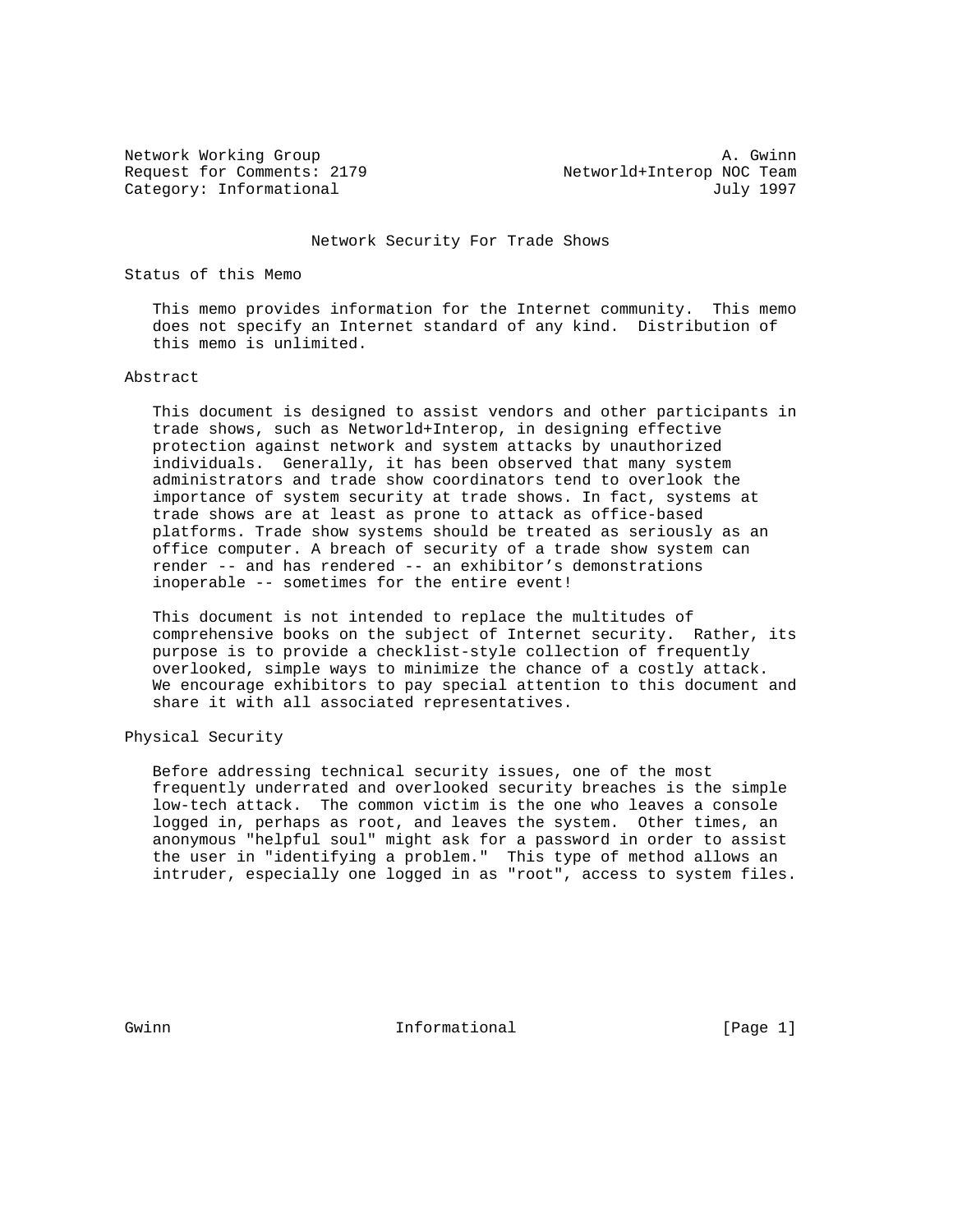Tips:

- \* Educate sales and support staff regarding system logins, especially "root" or other privileged accounts.
- \* Identify individuals who are not using exhibit systems for their intended purpose, especially non-booth personnel.
- \* Request identification from anyone wishing to access systems for maintenance purposes unless their identities are known.

System Security

 This section discusses technical security procedures for workstations on the vendor network. Although specifics tend to be for Unix systems, general procedures apply to all platforms.

Password Security

 Lack of passwords or easy to guess passwords are a relatively low tech door into systems, but are responsible for a significant number of breakins. Good passwords are a cornerstone of system security.

 By default, PC operating systems like Windows 95 and MacOS do not provide adequate password security. The Windows login password provides no security (hitting the "ESC" key allows the user to bypass password entry). Password security for these machines is possible, but is beyond the scope of this document.

Tips:

- \* Check /etc/passwd on Unix systems and the user administration application on other systems for lack of passwords. Some vendors ship systems with null passwords, in some cases even for privileged accounts.
- \* Change passwords, especially system and root passwords.
- \* Mix case, numbers and punctuation, especially on privileged accounts.
- \* Change system passwords on a regular basis.
- \* Do not use passwords relating to the event, the company, or products being displayed. Systems personnel at Networld+Interop, when asked to assist booth personnel, often guess even root passwords!

Gwinn **Informational** Informational [Page 2]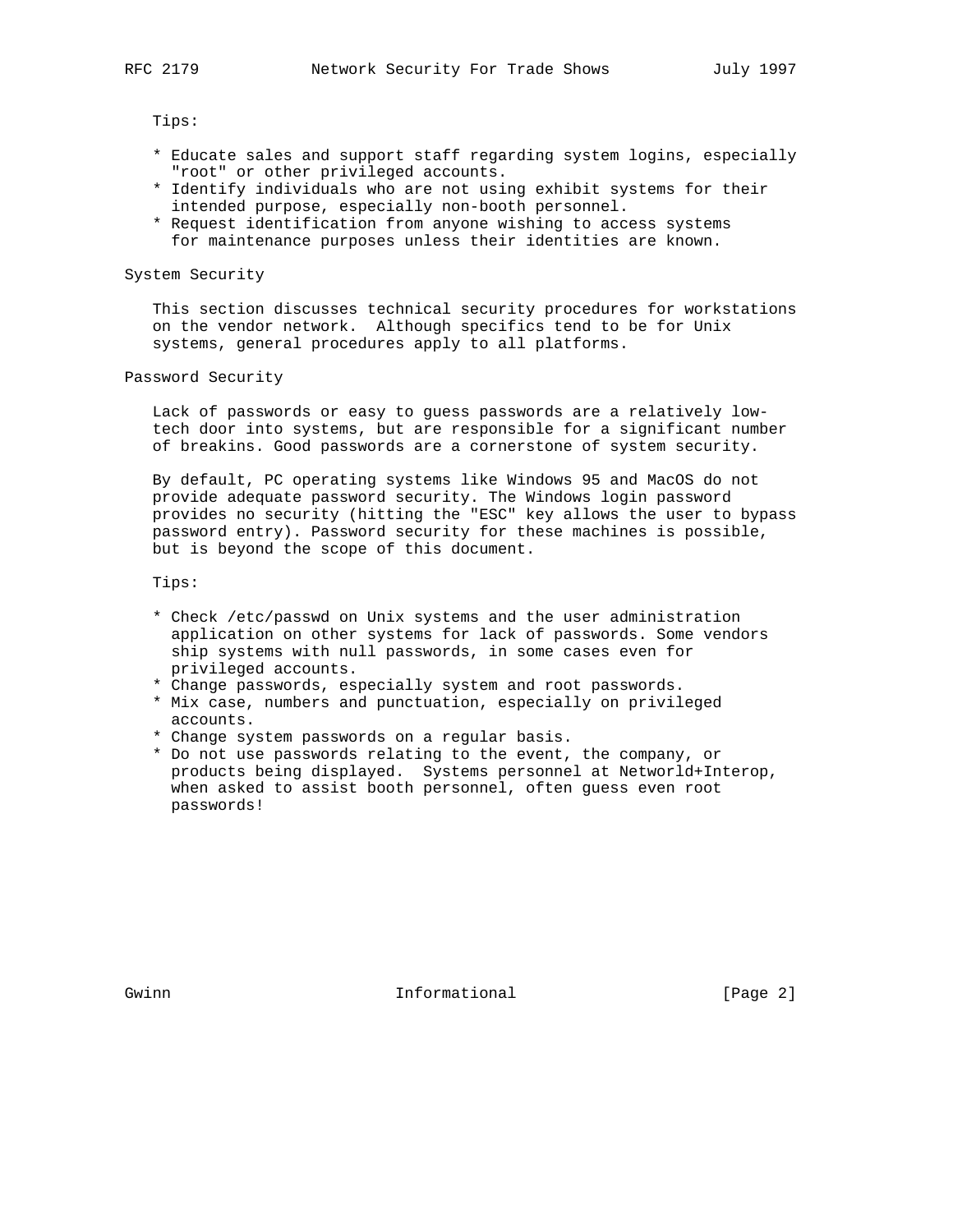## Extra Privileged Accounts

 Some system vendors have been known to ship systems with multiple privileged accounts (for example, Unix systems with accounts that have root privileges [UID=0]). Some vendors may include a separate system administration account that places a user in a specific administrative program. Each additional privileged account presents yet another opportunity for abuse.

 Generally, if a Unix system does not need additional root accounts, these can be disabled by placing "\*" in the password field of /etc/passwd, or by using the administrative tool when a system employees enhanced security. Verify all systems for extra privileged accounts and either disable them or change their password as appropriate.

 Make certain that privileged accounts are inaccessible from anywhere other than the system console. Frequently systems rely on files such as /etc/securettys for a list of "secure" terminals. As a general rule, unless a terminal is in this file, a root login is not possible. Specific use of this feature should be covered in the system's documentation files.

# Tips:

- \* Check /etc/passwd on Unix systems and the user administration application on other systems for additional privileged accounts.
- \* Disable remote login for privileged accounts.
- \* Disable any unnecessary privileged accounts.
- \* Limit logins from root accounts to "secure" terminals or the system console.

#### Use of Authentication Tokens

 Authentication tokens such as SecureID, Cryptocard, DES Gold and others, provide a method of producing "one-time" passwords. The principle advantage in a trade-show environment is to render worthless, packets captured by sniffers on the network. It should be treated as fact, that there are many packet sniffers and other administration tools constantly (legitimately) watching the network- -especially at a large network-oriented trade show. Typed passwords, by default, are sent clear text across the network, allowing others to view them. Authentication tokens provide a password that is only valid for that one instance, and are useless after that. A logical extension of the use of authentication tokens would be to use them for "trips home" (from the show network to a home site) to minimize the chance of off-site security problems.

Gwinn **Informational** Informational [Page 3]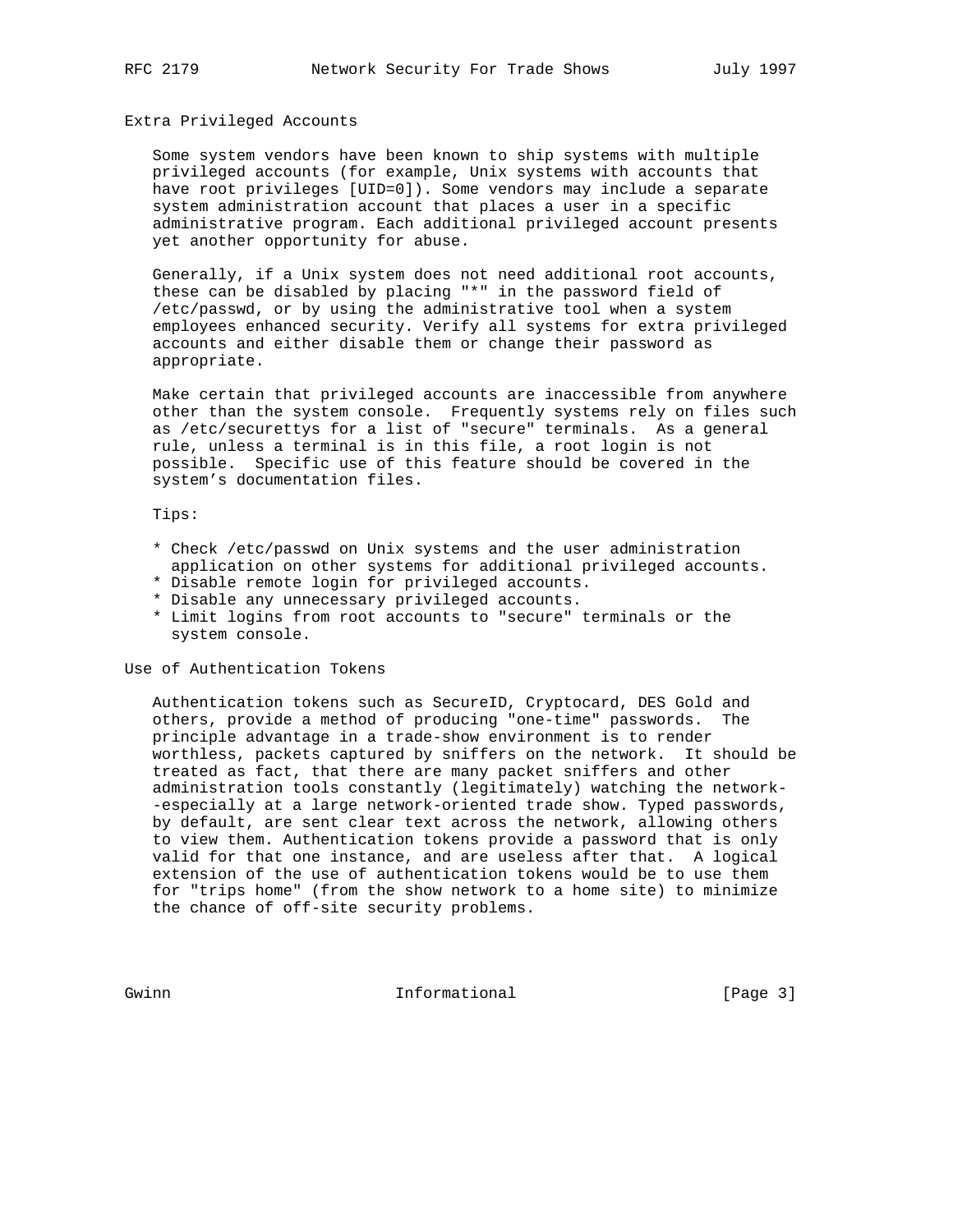An alternative to these tokens is the secure shell ("ssh") protocol

 which provides an encrypted connection between clients and servers. This connection can carry both login traffic and arbitrary port-to port communication, and is a powerful tool for securing an in-booth network and communications to and from remote systems.

Tips:

- \* Contact vendors of authentication tokens/cards for further information as to how to integrate into specific environments, or on to specific platforms.
- \* The public-domain utility "cryptosu" (csu), when used with a Cryptocard, provides a replacement for Unix's "su" command, employing a challenge/response style of authentication for root access.
- \* Explore the use of ssh clients and servers.

Anonymous FTP

 Anonymous FTP accounts can easily turn into a security hole. Disable this service if not specifically needed. In the event that anonymous FTP is to be used, the following tips may help secure it.

- \* When a user logs in as "anonymous", they should be locked into a specific directory tree. Be sure that FTPd properly chroots to the appropriate directory. A "cd /" should put an anonymous user at the top of the "public" tree, and not the system's root directory.
	- \* Some systems may allow symbolic links (or "shortcuts") to take a user outside the allowed tree. Verify all links inside the anonymous FTP hierarchy.
	- \* Make sure that ftp's root directory is "owned" by someone other than the 'ftp' account. Typically, it should be owned by "root".
	- \* Do not use a world-writable incoming directory unless absolutely necessary. Many sites use these as a way for users to transfer files into the site. This can, and frequently does, turn into an archive for stolen software (referred to by the pirate community as "warez").
	- \* Removing read permissions from the directory permissions (chmod 733 on Unix systems) prohibits an anonymous user from being able to list the contents of a directory. Files can be deposited as usual, but not retrieved unless the user knows the exact name of the file.

Network File Sharing

 Writable file shares without some form of security are invitations to destruction of information and demonstrations. Whether using NFS on Unix systems, or PC sharing facilities like CIFS, AppleShare, or NetWare, close attention should be paid to security of the files

Gwinn Gwinn Informational [Page 4]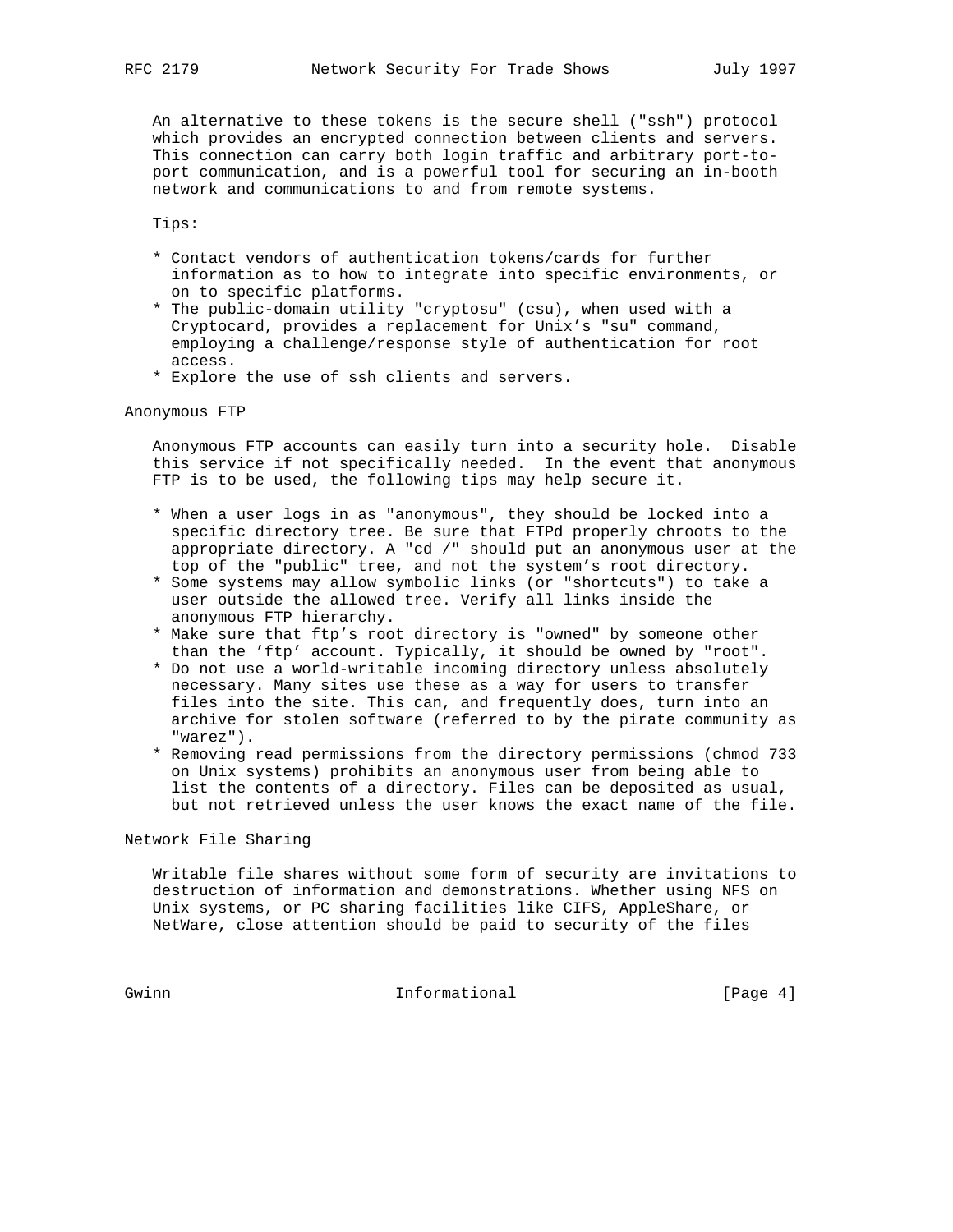exported. Keep in mind that one's competition frequently shares the same network at a trade show! Security for both read and write access should be employed and each access point examined.

 Exporting a writable NFS filesystem to the world grants anyone the ability to read and write any file in the exported mount point. If this is done, for example, with a system directory such as "/" or "/etc", it is a simple matter to edit password files to create one self access to a system. Therefore, /etc/exports should be closely examined to be certain that nothing of a sensitive nature is exported to anyone but another trusted host. Anything exported to the general public should be exported "read-only", and verified for the information that is available via the file shares.

Tips:

- \* Do not provide file sharing space unless needed.
- \* Verify where exported information will be "visible".
- \* Do not maintain any writable shares unless absolutely necessary!

Trusted Hosts

 Trusted host entries are a method for allowing other hosts "equivalent" security access to another host computer. Some vendors ship systems with open trusted host files. Make certain that this issue is addressed.

Tips:

- \* On Unix systems, check for a '+' entry (all systems trusted) in /etc/hosts.equiv and all ".rhosts" files (there may be multiple .rhosts files) and remove it.
- \* Check for an "xhost +" entry in the "...X11/xdm/Xsession" file. Most often, an "xhost" entry will appear with a pathname such as "/usr/local/lib/xhost +". Remove this.

SetUID and SetGID binaries (Unix systems)

 On Unix systems, the "suid" bit on a system executable program allows the program to execute as the owner. A program that is setUID to "root" will allow the program to execute with root privileges. There are multiple legitimate reasons for a program to have root privileges, and many do. However, it may be unusual to have suid programs in individual user directories or other non-system places. A scan of the filesystems can turn up any program with its suid or sgid bit set. Before disabling any programs, check the legitimacy of the files.

Gwinn **Informational** Informational [Page 5]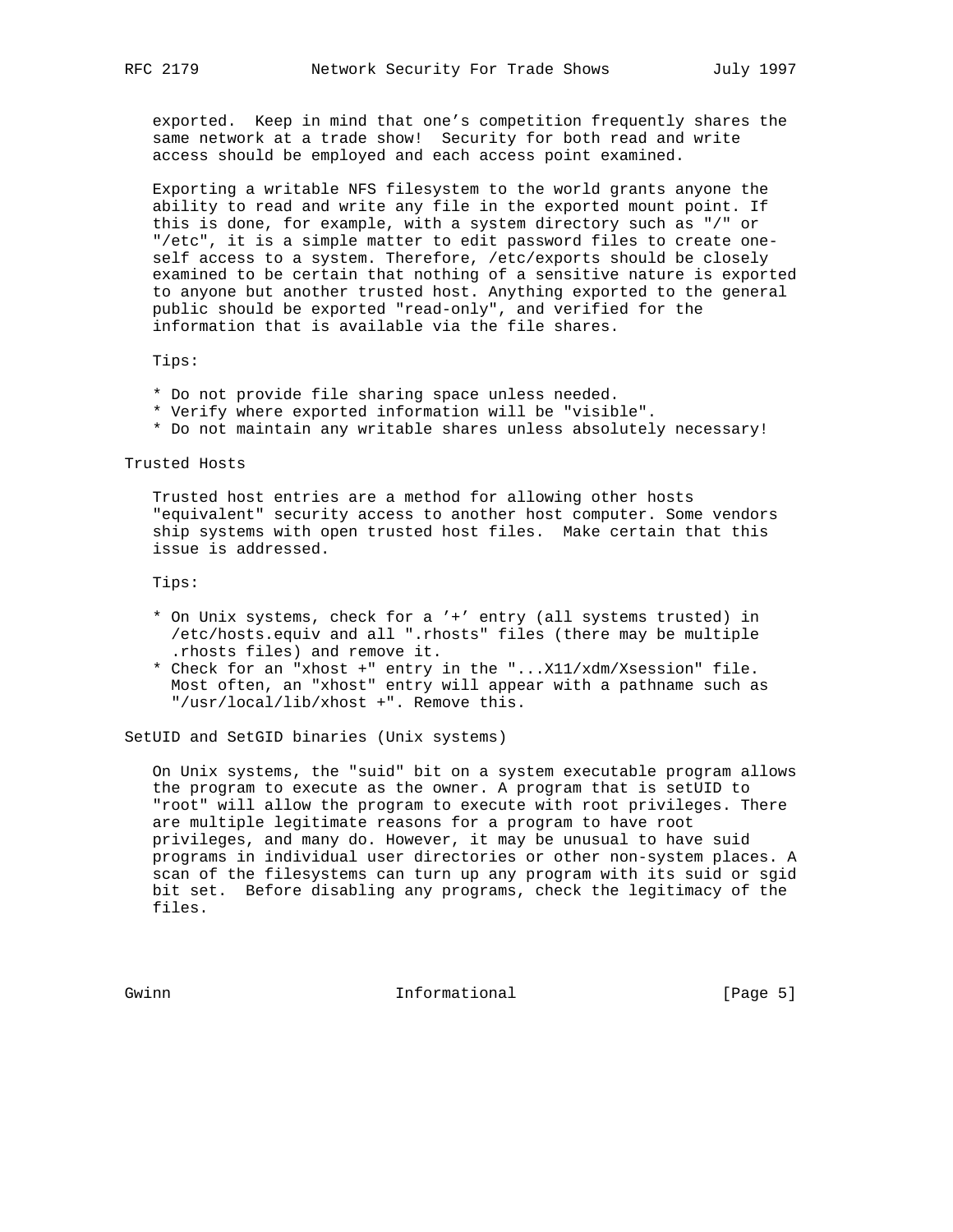Tips:

- \* "find / -user root -perm -4000 -print" will find any occurrence of a setuid file anywhere in the system, including those on NFS mounted partitions.
- \* "find / -group kmem -perm -2000 -print" will do the same for kmem group permissions.

#### System Directory Ownership and Write Permissions

 Check ownership of all system directories and permissions needed to write or modify files. There is no simple way to do this on PC operating systems like Windows NT without simply checking all files and directories or using a version of "ls" that will list ACLs.

 On Unix systems, a directory with permissions such as "drwxrwxrwx" (such as /tmp) is world-writable and anyone can create or modify files in such area. Pay special attention to "/" and "/etc". These should be owned by some system account-not by an individual user. When in doubt, contact the vendor of the system software for confirmation of the appropriate directory or file permissions.

#### Network Services

 Any servers not needed should be disabled. The notorious "R services" (rexec, rsh, and rlogin) are particularly prone to security problems and should be disabled unless specifically needed. Pay particular attention to trusted hosts files, and be aware of the risk of IP spoofing attacks from machines "pretending" to be trusted hosts.

Tips:

- \* On Unix systems, comment out "R services" (rexec, rsh, rlogin) in /etc/inetd.conf.
- \* Check for other unknown or unneeded services.

Trivial File Transfer Protocol (TFTP)

 TFTP can be an easy way for an intruder to access system files. It is good general practice to disable TFTP. If TFTP is needed, verify that only files targeted for export are accessible. A simple way to check security is to attempt to tftp files such as /etc/passwd or /etc/motd to check accessiblity of system files.

Gwinn **Informational** Informational [Page 6]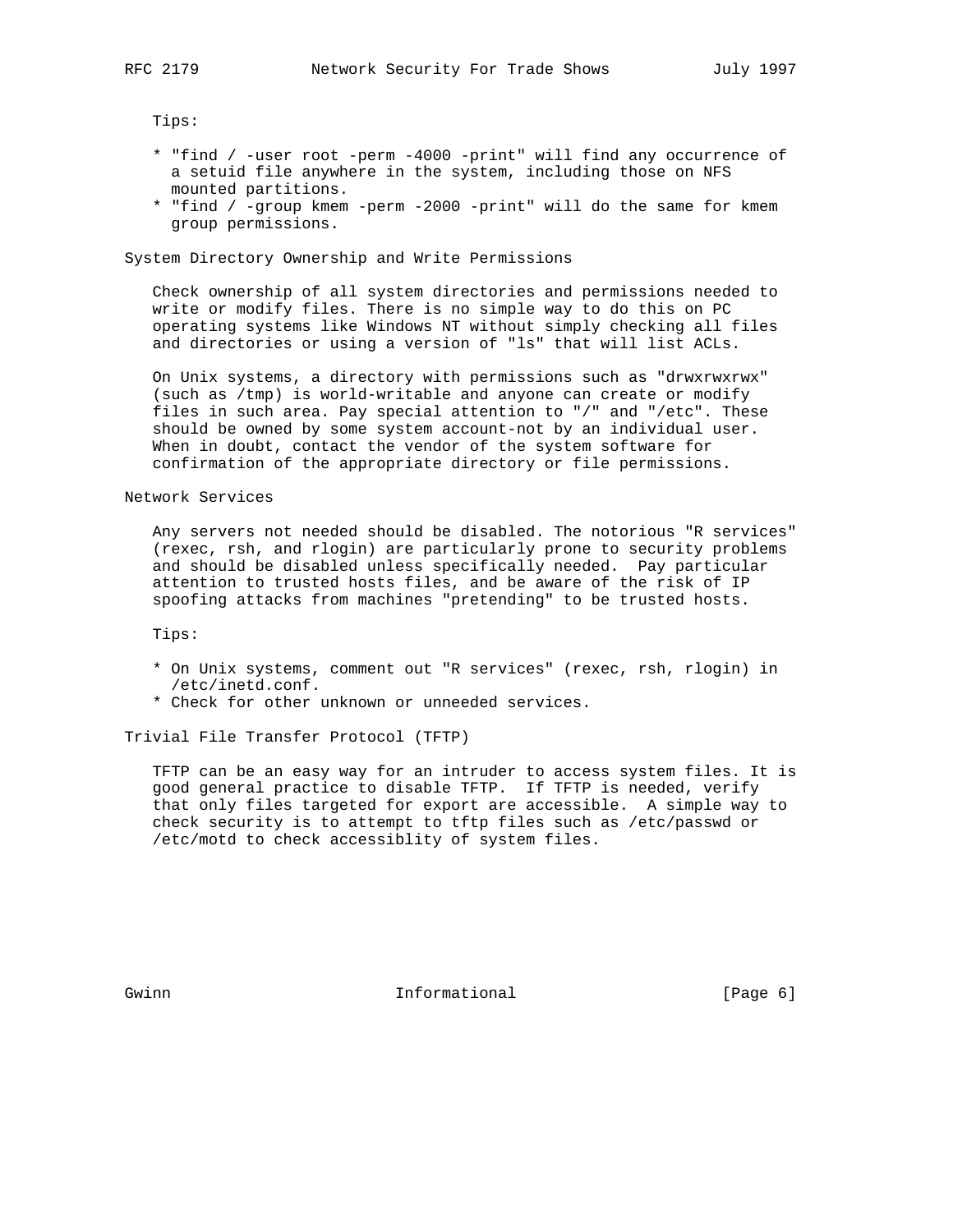TCP Connection Monitoring

 Public domain software (TCP Wrappers or "tcpd" for Unix systems) allow restriction and monitoring of TCP connections on a host by host basis. Systems can be configured to notify an administrator and syslog when any unauthorized party attempts to access the host. This software is available from:

\* ftp://info.cert.org/pub/tools/tcp\_wrappers/

BIND (Berkeley Internet Name Daemon)

 Earlier versions of BIND have been prone to various attacks. If a host is going to be acting as DNS, use the latest version of BIND. It is available at:

\* ftp://ftp.isc.org/isc/bind

Sendmail and Mailer Security

 A great number of previous versions of Sendmail have known security holes. Check installed sendmail for the most recent version. Alternatively, consult the operating system vendor to get the most recent release for the platform.

Web Server Scripting Security

 All Web server scripts and binaries should be checked (especially the "...httpd/cgi-bin" directory) for those that allow shell commands to be executed. Many attacks in recent months have focused on the use of utilities such as "phf" for accessing /etc/passwd on a target system. Remove any script that is not needed in the course of operation of a web server.

Other Suggestions

- \* Check with the vendor of the operating system for known security issues. Make certain that all systems have the latest version of software--especially security patches to fix specific problems.
- \* Examine log files on the host frequently. On Unix systems, the "last" command will furnish information on recent logins and where they came from. The "syslogs" or "Event Viewer" will contain more specific information on system events.

Gwinn **Informational** Informational [Page 7]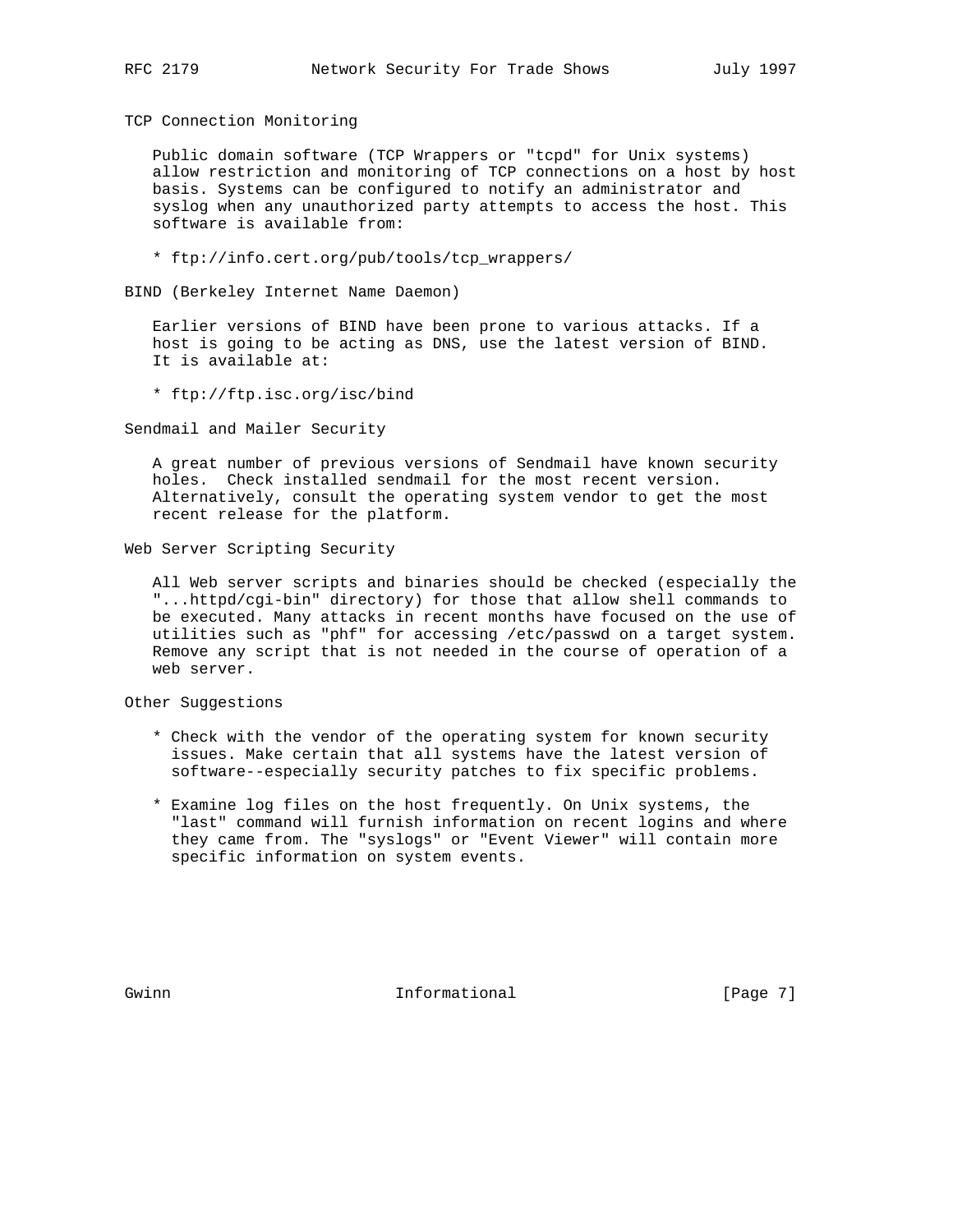- \* Web server logfiles (...httpd/log/access\_log and ...httpd/log/error\_log) will contain information on who has been accessing a WWW server, what has been accessed, and what has failed.
- \* Good backups are the best defense against system damage. Perform backups before placing a system on the trade show network then continue backups throughout the show and again following the event. A final backup set is useful to examine for possible attempts at (or successful) penetrations of system security.

# General Network Security

 As would be expected at network trade shows (large or otherwise), there are many entities running packet sniffers. Most are exhibitors who have a legitimate need to run them during the course of product demonstrations. However, be aware that there are many "listening ears" on network segments--any of whom can "hear" or "see" information as it crosses the net. Particularly prone to eavesdropping are telnet sessions. A good rule of thumb is to assume that "when you type your password, the only one that doesn't see it is you!"

 It is a good practice to not log in (or "su") to an account with privileges across the network if at all possible. As mentioned previously, authentication tokens and ssh are a simple way to add security to system account access.

Packet Filtering

 Many routers support basic packet filtering. If a router can be deployed between the local network and the show's network, general basic packet filtering should be employed. Below is a good "general" packet filter approach. The approach itself is ordered into categories:

- \* General global denials/acceptance.
- \* Specific global service denials.
- \* Specific service acceptance.
- \* Final denial of all other TCP/UDP services.

 Based on the theory of denying everything that you don't know is acceptable traffic, a good approach to a filter ruleset, in order of execution priority, might be:

Gwinn **Informational** Informational [Page 8]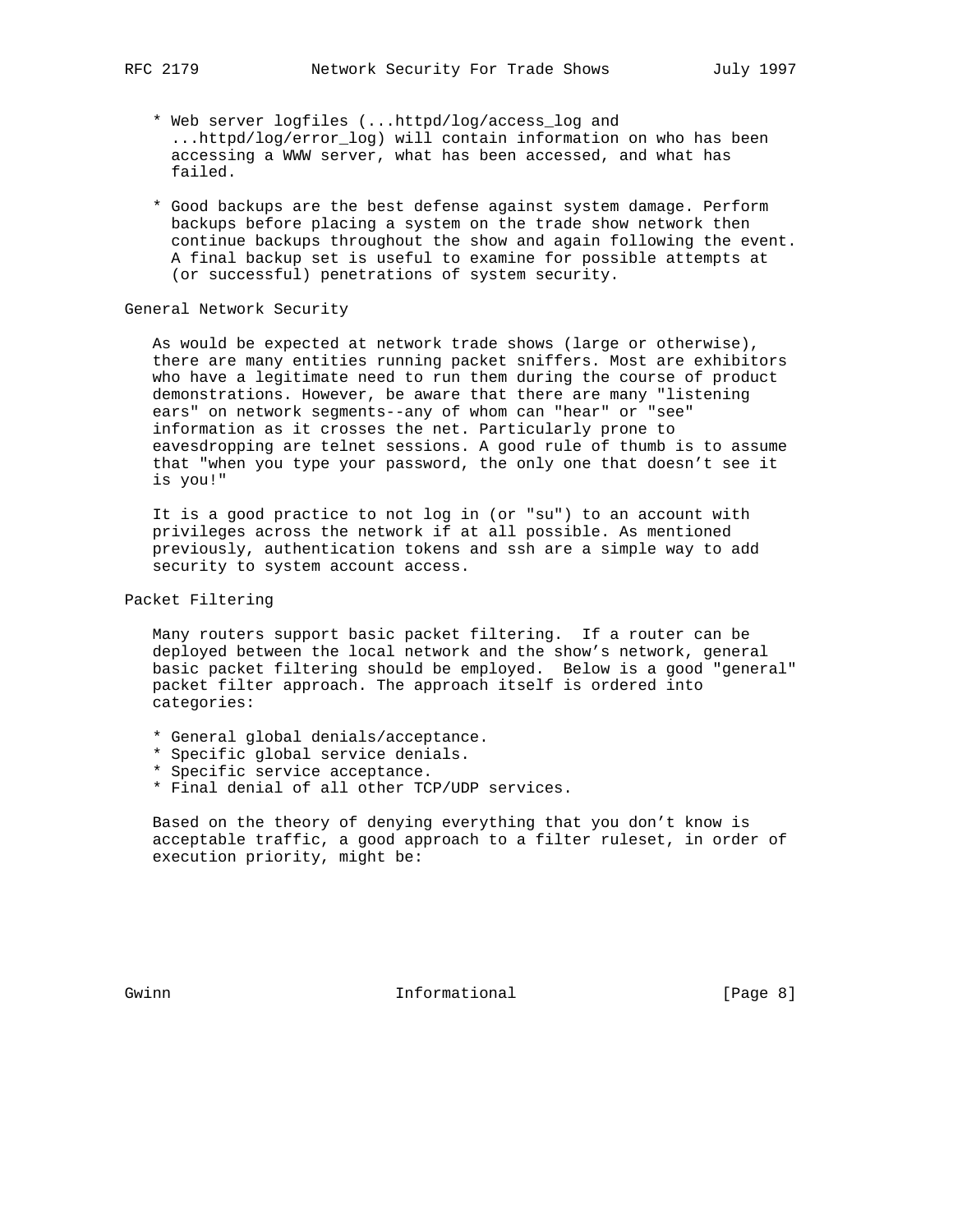General Global Denials/Acceptance

- 1 Filter spoofed source addresses by interface. Match source addresses to routing information available for the interface. Discard packets with source addresses arriving on one interface (from the "outside" for example) claiming a source address on another interface (the "inside").
- 2 Filter all source routed packets unless source routing is specifically needed.
- 3 Allow outbound connections from "inside" hosts.
- 4 Allow established TCP connections (protocol field contains 6 and the TCP flags field either contains ACK or does NOT contain SYN bit). Only filter requests for 'new' connections.
- 5 Filter 'new' connections with source port of 25. Prevents people from pretending to be a remote mail server.
- 6 Filter loopback address (source address 127.0.0.1). Prevents packets from a misconfigured DNS resolver.

Specific Global Service Denials

- 1 Specifically block all "R-command" ports (destination ports 512-515).
- 2 Block telnet (destination port 23) from any host not requiring telnet access from the outside. (If you use ssh, you can block it from all hosts!)
- 3 Add specific filters to deny other specific protocols to the network, as needed.

Specific Host/Service Acceptance

- 1 Add specific access to specific "public" hosts' services (unsecure FTP or WWW servers).
- 2 Allow SMTP (source and destination port 25) for electronic mail to the mail server(s).
- 3 Allow inbound FTP connections (source port 20) to the FTP server(s).
- 4 Allow DNS (source and destination port 53, UDP & TCP) to name servers. If zone transfers are not needed, block the TCP ports.
- 5 Allow RIP packets in (source and destination port 520, UDP), if appropriate.
- 6 Add specific filters to allow other desired specific protocols or to open certain ports to specific machines.

Final Service Denial

 1 Deny all other UDP and TCP services not allowed by the previous filters.

Gwinn **Informational** Informational [Page 9]